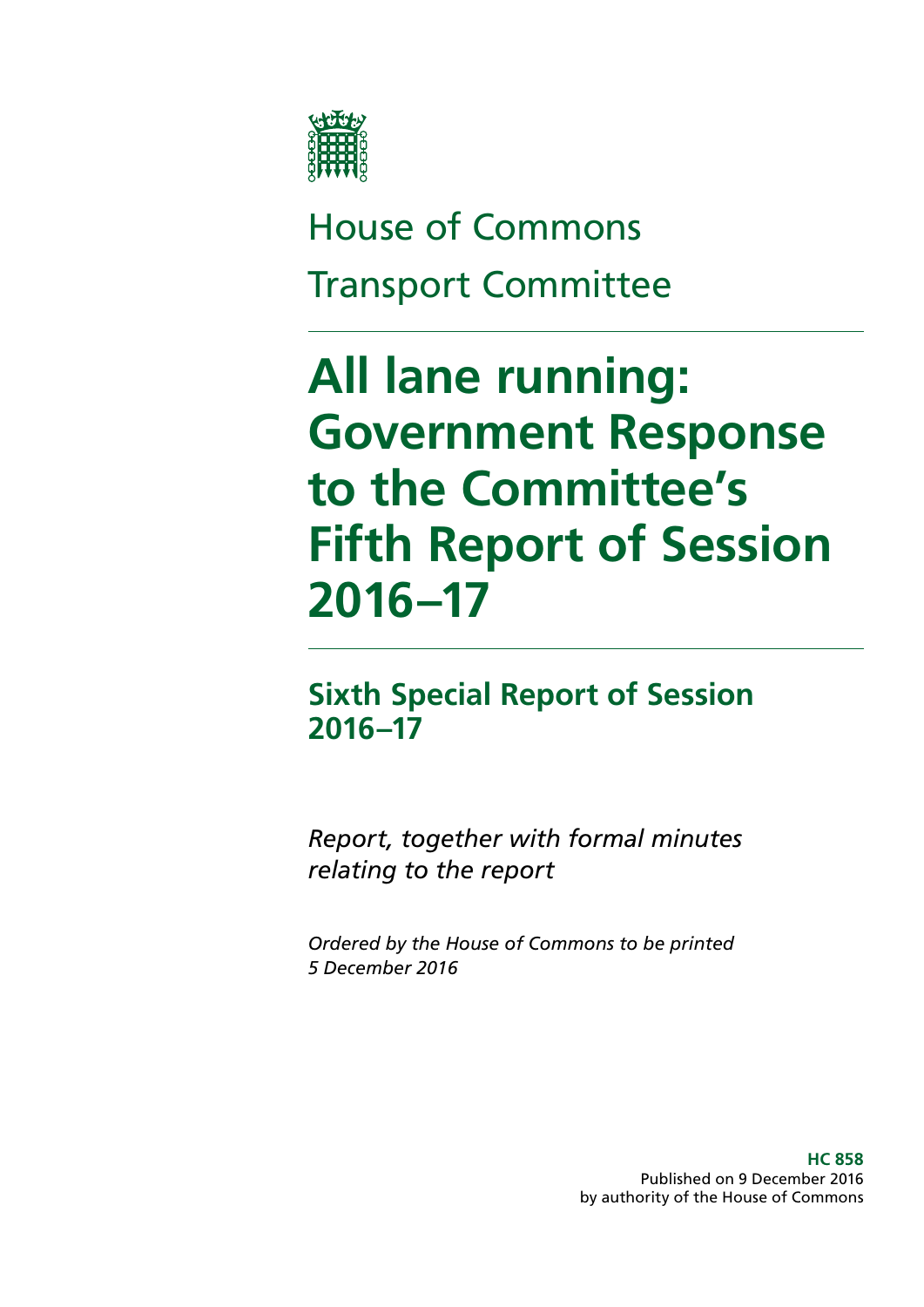### **Transport Committee**

The Transport Committee is appointed by the House of Commons to examine the expenditure, administration, and policy of the Department for Transport and its associated public bodies.

### **Current membership**

[Mrs Louise Ellman MP](http://www.parliament.uk/biographies/commons/mrs-louise-ellman/484) (*Labour (Co-op), Liverpool, Riverside*) (Chair) [Clive Efford MP](http://www.parliament.uk/biographies/commons/clive-efford/165) (*Labour, Eltham*) [Robert Flello MP](http://www.parliament.uk/biographies/commons/robert-flello/1569) (*Labour, Stoke-on-Trent South*) [Karl McCartney MP](http://www.parliament.uk/biographies/commons/karl-mccartney/4028) (*Conservative, Lincoln*) [Stewart Malcolm McDonald MP](http://www.parliament.uk/biographies/commons/stewart-malcolm-mcdonald/4461) (*Scottish National Party, Glasgow South*) [Mark Menzies MP](http://www.parliament.uk/biographies/commons/mark-menzies/3998) (*Conservative, Fylde*) [Huw Merriman MP](http://www.parliament.uk/biographies/commons/huw-merriman/4442) (*Conservative, Bexhill and Battle*) [Will Quince MP](http://www.parliament.uk/biographies/commons/will-quince/4423) (*Conservative, Colchester*) [Iain Stewart MP](http://www.parliament.uk/biographies/commons/iain-stewart/4015) (*Conservative, Milton Keynes South*) [Graham Stringer MP](http://www.parliament.uk/biographies/commons/graham-stringer/449) (*Labour, Blackley and Broughton*) [Martin Vickers MP](http://www.parliament.uk/biographies/commons/martin-vickers/3957) (*Conservative, Cleethorpes*)

The following was also a member of the Committee during the inquiry:

[Mary Glindon MP](http://www.parliament.uk/biographies/commons/mary-glindon/4126) (*Labour, North Tyneside*)

### **Powers**

The Committee is one of the departmental select committees, the powers of which are set out in House of Commons Standing Orders, principally in SO No 152. These are available on the internet via [www.parliament.uk](http://www.parliament.uk/).

#### **Publication**

Committee reports are published on the Committee's website at [www.parliament.uk/transcom](http://www.parliament.uk/transcom) and in print by Order of the House.

Evidence relating to this report is published on the [inquiry publications](http://www.parliament.uk/business/committees/committees-a-z/commons-select/transport-committee/inquiries/parliament-2015/inquiry/)  [page](http://www.parliament.uk/business/committees/committees-a-z/commons-select/transport-committee/inquiries/parliament-2015/inquiry/) of the Committee's website.

#### **Committee staff**

The current staff of the Committee are Gordon Clarke (Committee Clerk), Nehal Bradley-Depani (Second Clerk), James Clarke (Committee Specialist), Andrew Haylen (Committee Specialist), Daniel Moeller (Senior Committee Assistant), Michelle Owens (Committee Assistant) and Estelle Currie (Media Officer).

#### **Contacts**

All correspondence should be addressed to the Clerk of the Transport Committee, House of Commons, London SW1A 0AA. The telephone number for general enquiries is 020 7219 3266; the Committee's email address is [transcom@parliament.uk.](mailto:transcom@parliament.uk)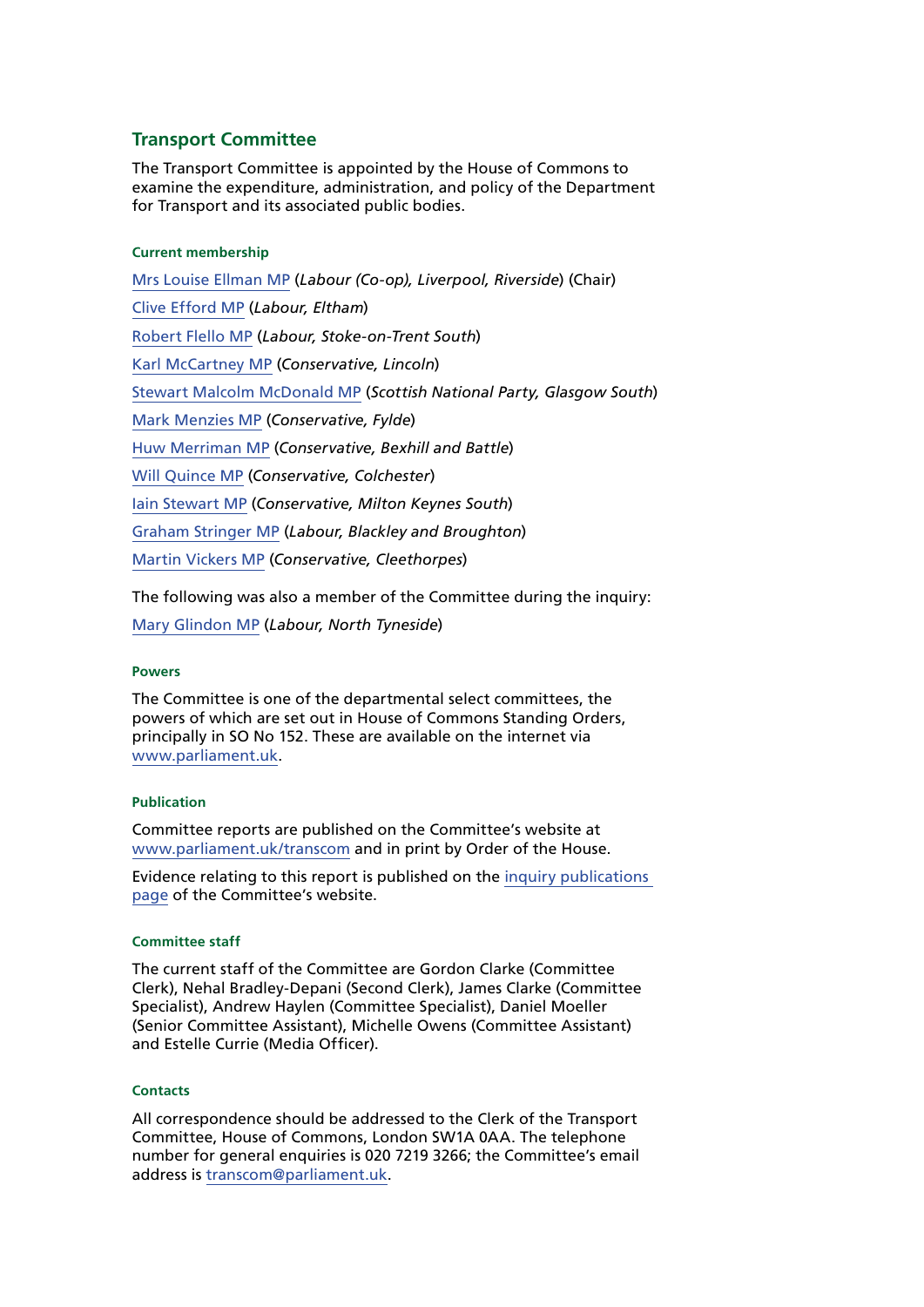# Sixth Special Report

The Transport Committee published its Second Report of Session 2016–17, *[All lane running](http://www.publications.parliament.uk/pa/cm201617/cmselect/cmtrans/63/63.pdf)*  (HC 63), on 30 June 2016. The Government's response was received on 26 August 2016. The Committee responded to this by publishing its Fifth Report of Session 2016–17, *[All](http://www.publications.parliament.uk/pa/cm201617/cmselect/cmtrans/654/654.pdf) [lane running: Government response](http://www.publications.parliament.uk/pa/cm201617/cmselect/cmtrans/654/654.pdf)* (HC 654), on 29 September 2016. The Government's response to this was received on 1 December 2016 and is appended to this report.

# Appendix: Government Response

The Government welcomes the opportunity to respond to the Transport Select Committee's (TSC) Fifth Report of Session 2016–17 on all lane running (ALR).

Notwithstanding the growing evidence that ALR is providing much-needed additional capacity quickly and efficiently on our roads while maintaining or improving safety, the Government is mindful of the concerns highlighted by the TSC. Effective communication with drivers and full engagement with stakeholders are vital to address these concerns, as is the continual review of the ALR design to learn lessons and make further improvements. The Government is determined that the reviews into Emergency Refuge Areas (ERAs) should be completed swiftly and that action on the recommendations will be taken. To be clear, that means both changing the design of new schemes and retrofitting existing ones, where necessary. The Government assures the TSC that continuing with delivery of current ALR schemes must not prevent any of that from happening.

The Government and Highways England would also like to work with the TSC during the reviews and will be in contact with the Chair to offer a meeting early in the New Year. We want this to be part of a step change in the way Government and Highways England communicate and engage, in response to the TSC's reports.

In the following paragraphs, the TSC's comments and recommendations appear in bold text below, preceding the Government's responses which are in plain text.

## **We are disappointed that the Government chose to approve the use of all lane running on the M4 before we had the chance to consider its response to our Report.** (Paragraph 4)

**Response**: The statutory process for the Development Consent Order (DCO), as set out in the Planning Act 2008, required that the DCO decision on the M4 smart motorway scheme be made and issued no later than 3 September 2016. This statutory deadline follows the submission of the DCO application in March 2015 and the Planning Inspectorate's preliminary meeting on 3 September 2015, which was the start date for the statutory timescales. This meant that the Secretary of State was required to issue his decision by the 3 September 2016. The decision to approve the application on the 2 September 2016 was made after the TSC's 2nd Report which was published on 30 June 2016, and was in line with the recommendation from the Planning Inspectorate's independent Examining Authority.

The Minister Paul Maynard, wrote to TSC Chair Louise Ellman MP, on the day the decision was published to explain why the Secretary of State had proceeded with the decision rather than wait for the TSC to consider the Government's response.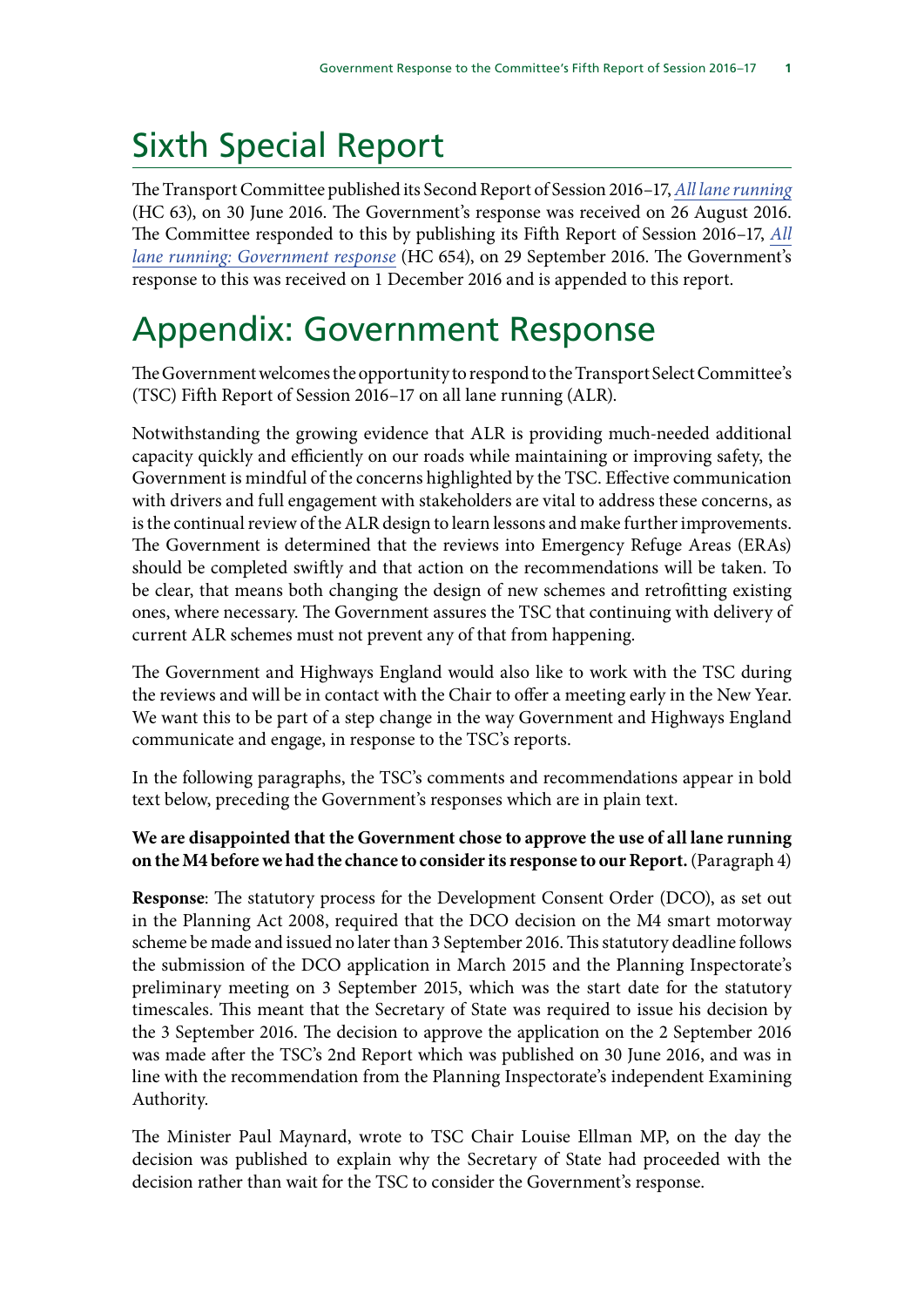The Government and Highways England are committed to further improve the performance of ALR and as stated in our response Highways England will undertake its review of ERA spacing, signing and size. The outcome of this work will be considered as part of the development of the M4 Junctions 3–12 ALR scheme, as well as other ALR schemes.

**We accept that there is a growing evidence base for all lane running but we remain concerned that the concerns of the emergency services, road workers and recovery operators are not being taken in to account as fully as they might be.** (Paragraph 5)

**Response**: Highways England is committed to working with key stakeholders to ensure their needs are considered as part of the smart motorways design. The safety of those using and working on the road network is Highways England's top priority. For example, Highways England is collaborating with the Institute of Vehicle Recovery (IVR) to deliver a full-scale mock-up of an ERA, to demonstrate and test current ERA operations with key stakeholder participation. This will be filmed and used to produce high quality, visual guidance material that will be shared across the recovery industry to highlight best practice.

The collaboration with the IVR is helping to develop enhanced procedures for Highways England's Traffic Officer Service (TOS) to further support vehicle recovery operators recovering vehicles on ALR sections of motorway. This work is also assisting the IVR in generating updates to its Safety at the Roadside training materials, which includes enhanced collaborative working with the TOS. The updated training module will be delivered to a large number of UK based professional recovery operators. A similar approach is being taken with the Freight Transport Association, with a smart motorway training module planned to be rolled-out across the freight industry from January 2017. In addition to Highways England's engagement work, the Government is also keen to discuss ALR with the relevant unions.

### **We remain concerned about the size and spacing of the emergency refuge areas (ERAs). We are pleased that Highways England has committed to review ERA spacing. The M4 proposal should not have gone ahead until this review was complete.** (Paragraph 7)

**Response**: Highways England remains committed to review ERA design and spacing. The ERA demonstration will importantly facilitate practical analysis of key stakeholder concerns regarding ERA size. This will help stakeholders to assist in the identification of potential design/ operational solutions to support enhanced recovery operations and is supported by the SURVIVE<sup>1</sup> group, who have committed to provide subject matter expertise from a practitioner's perspective. The demonstration will take place by early 2017.

Highways England has also commissioned in-depth analysis to compare live-lane stops on ALR with other sections of the motorway network (including part-time hard shoulder running schemes). This will help the comparison of live-lane stopping rates and casualty collision rates on schemes with different ERA spacing and further inform the review of

<sup>(</sup>The SURVIVE group was initially established by representatives from the breakdown / recovery industry with the key purpose being to promote the safety of people stopping on or working on the motorway hard shoulder and high-speed dual carriageways. The group has since expanded and now includes key organisations including Highways England, the National Police Chiefs' Council, research bodies, the haulage and insurance industries and representatives of the highway maintenance industry.)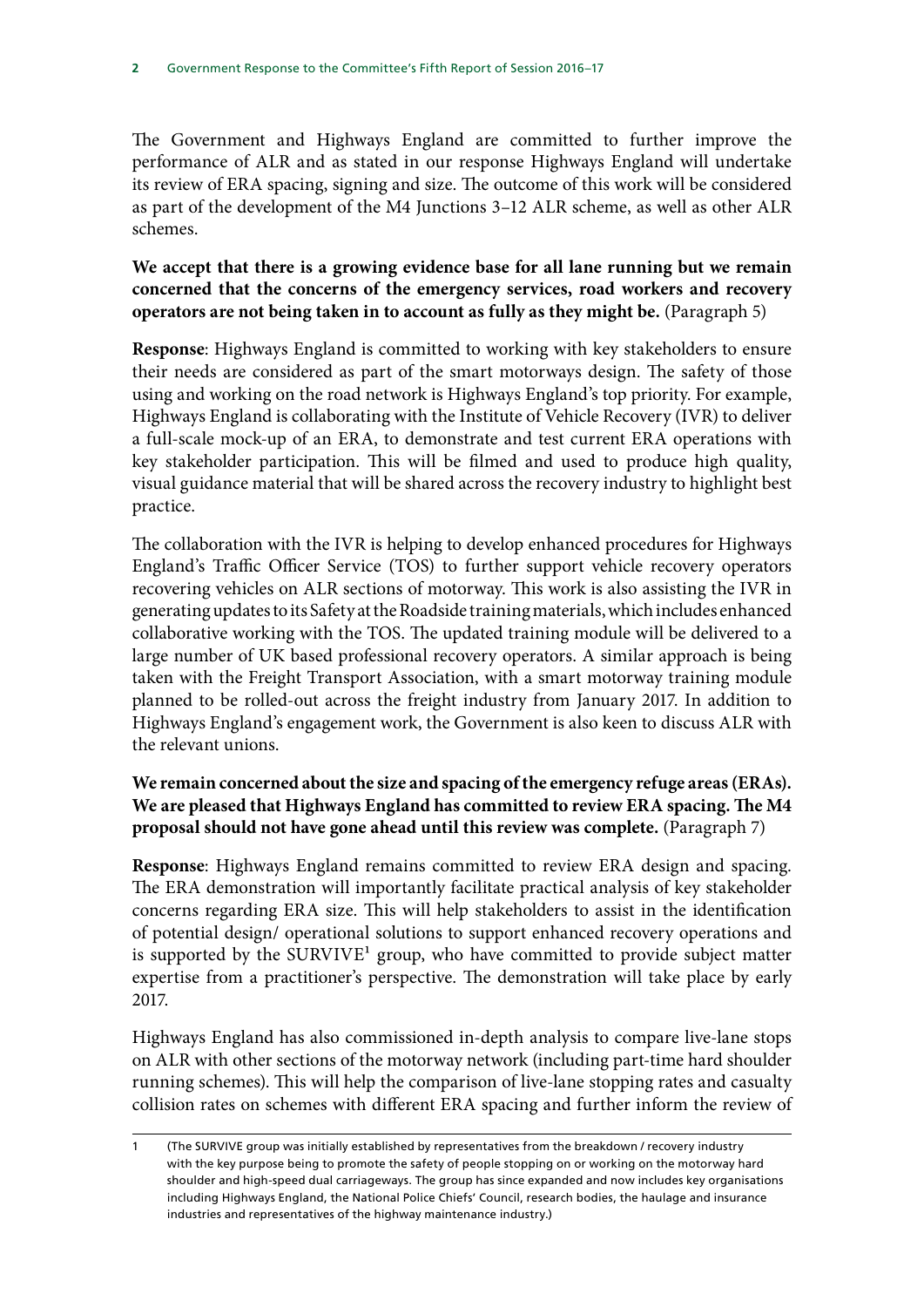current ERA spacing on ALR sections of motorways. In parallel, Highways England is also taking positive steps to review the signing for ERAs. This includes reviewing the frequency and understanding of signs and also whether more can be done to make the purpose of ERAs more understandable to key user groups, such as foreign freight drivers for whom their use and potential misuse may not be immediately apparent. The approach to this work is outlined in our response to paragraph 9.

The Government and Highways England are determined to act on the findings of the reviews, through changes to design standards for new schemes or by retrofitting to existing ones, where necessary. The Government and Highways England assure the TSC that continuing with delivery of current ALR schemes does not prevent that from happening.

**The Government must make sure efforts to educate drivers are backed up by meaningful enforcement; it must make sure the resources needed for both education and enforcement are adequate. The Government should assess levels of compliance with Red X signals so that it can measure the effect of any change in driver education or enforcement on these levels of compliance. It should ensure that Highways England is taking steps to investigate and learn from any errors made in the use of Red X signals, such as the setting of signals in the wrong place, failing to set signals or changing signals before incidents are cleared.** (Paragraph 8)

**Response**: The Government continues to work with Highways England to monitor and understand the levels of compliance with Red X signals and to take the necessary steps to tackle it through a combination of education and enforcement. The effectiveness of the programme of work to improve driver compliance, which includes activities across the compliance 4E's – Education, Encouragement, Engineering and Enforcement will be assessed to ensure it delivers improvements. Highways England is developing a monitoring capability to specifically identify performance trends associated with key compliance issues, such as Red X.

The Government is progressing the legislation to amend the Road Traffic Offenders Act 1988 to enable the use of automated detection for the enforcement of non-compliance with Red X signals, supporting the existing Police powers of manual enforcement. An interim detection system has been developed by Highways England to help the Police identify non-compliant vehicles so targeted warning letters can be issued. This is being undertaken by Highways England in partnership with the Driver and Vehicle Licensing Agency and the Police. Prior to any automated Red X enforcement, a comprehensive campaigns programme will be launched to remind road users of their compliance obligations.

Highways England also remains committed to improving levels of signal performance. The setting and removing of accurate, helpful and timely signals has been identified as a key area that needs to be reviewed. Work has already started with key Highways England operational and technology experts to deliver continual improvement. The introduction of stationary vehicle detection will further improve the timeliness and accuracy of signal setting performance capability on ALR.

**We stand by our call for a halt in the rollout of all lane running. It seems that the Government is determined to press ahead with a move to the latest design of all lane running notwithstanding the concerns that we and others have expressed. We believe that it is therefore obliged to set out, more clearly than it has so far –** (Paragraph 9)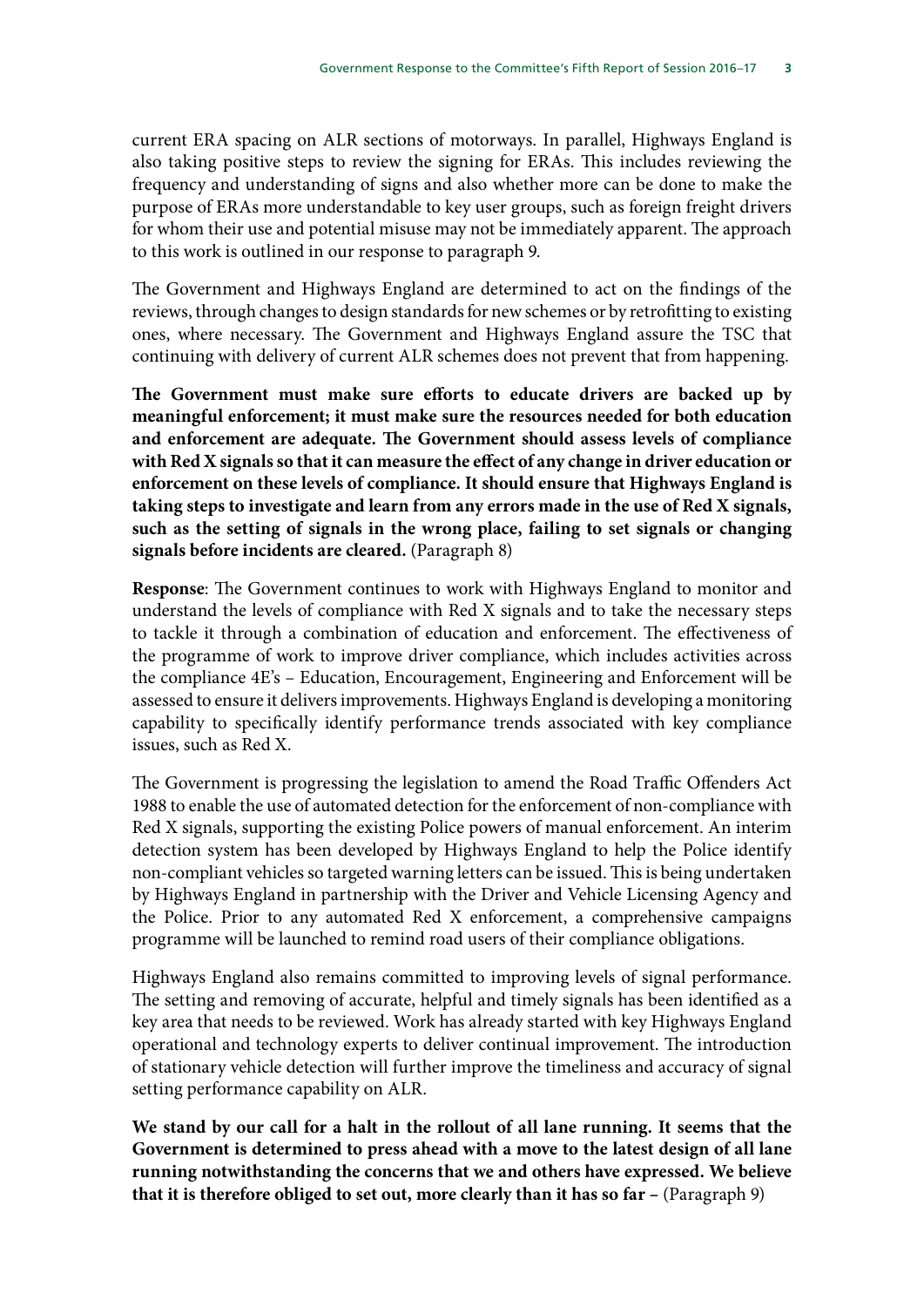**Response**: Notwithstanding the growing positive evidence on the safety of ALR, the Government is mindful of the concerns highlighted by the TSC. The Government is taking a close interest in the progress of the ERA design reviews and assures the TSC that continuing with delivery of current ALR schemes does not prevent the recommendations from the reviews being acted upon for current and completed ALR schemes. Therefore, the Government does not agree with the TSC's call for a halt to the roll-out of ALR.

## • **How the findings of the review into ERA spacing will be acted on and whether existing schemes will be reworked if spacing is reduced?**

**Response**: As stated in our response to paragraphs 5 and 7, Highways England has committed to working collaboratively with stakeholders to review the size and spacing of ERAs. Work has begun to review ERA signing and Highways England will be delivering a trial of new signing by spring 2017.

The initial data from these ERA review activities will become available by the end of 2016, with the comprehensive findings to be delivered by the end of March 2017. The initial findings will be presented and discussed with motoring stakeholders such as the AA, the RAC, the IVR and other key stakeholders early in 2017. The outcomes from the Highways England's ERA review will be reflected in standards for future schemes and will also be considered for retrofit on operational schemes. Any changes to operational schemes will be prioritised by Highways England on a needs basis, determined by performance levels and the impact of live-lane stops on safety.

## • **Whether gantry spacing will be adjusted for existing schemes if the specification is tightened for new schemes.**

**Response**: Following the initial ALR schemes on the M25, Highways England strengthened the requirements for signal gantry spacing and visibility which have been incorporated into the design specification for ALR. The overarching requirement remains that signals shall be spaced between a minimum of 600m and up to a maximum of 1500m apart. This provides a degree of flexibility to position gantries in locations that are appropriate to the geometry of the particular road. Highways England is reviewing gantry spacing on the M25 at locations where specific concerns have been identified and will progress improvements as required. It is anticipated that the review will take 6 months to carry out. Highways England will also review operational schemes where specific concerns are raised in relation to gantry spacing, but evidence to date does not indicate widespread changes are required.

## • **When and how stationary vehicle detection systems will be retro-fitted to existing schemes?**

**Response**: Having successfully tested a stationary vehicle detection system on the M25 ALR scheme between junction 5 and junction 6, Highways England will roll-out the radar based technology onto operational ALR sections of smart motorways, to further reduce the risk to broken down vehicles. The requirements for stationary vehicle detection are being incorporated into the smart motorways programme with the roll-out commencing in spring 2017.